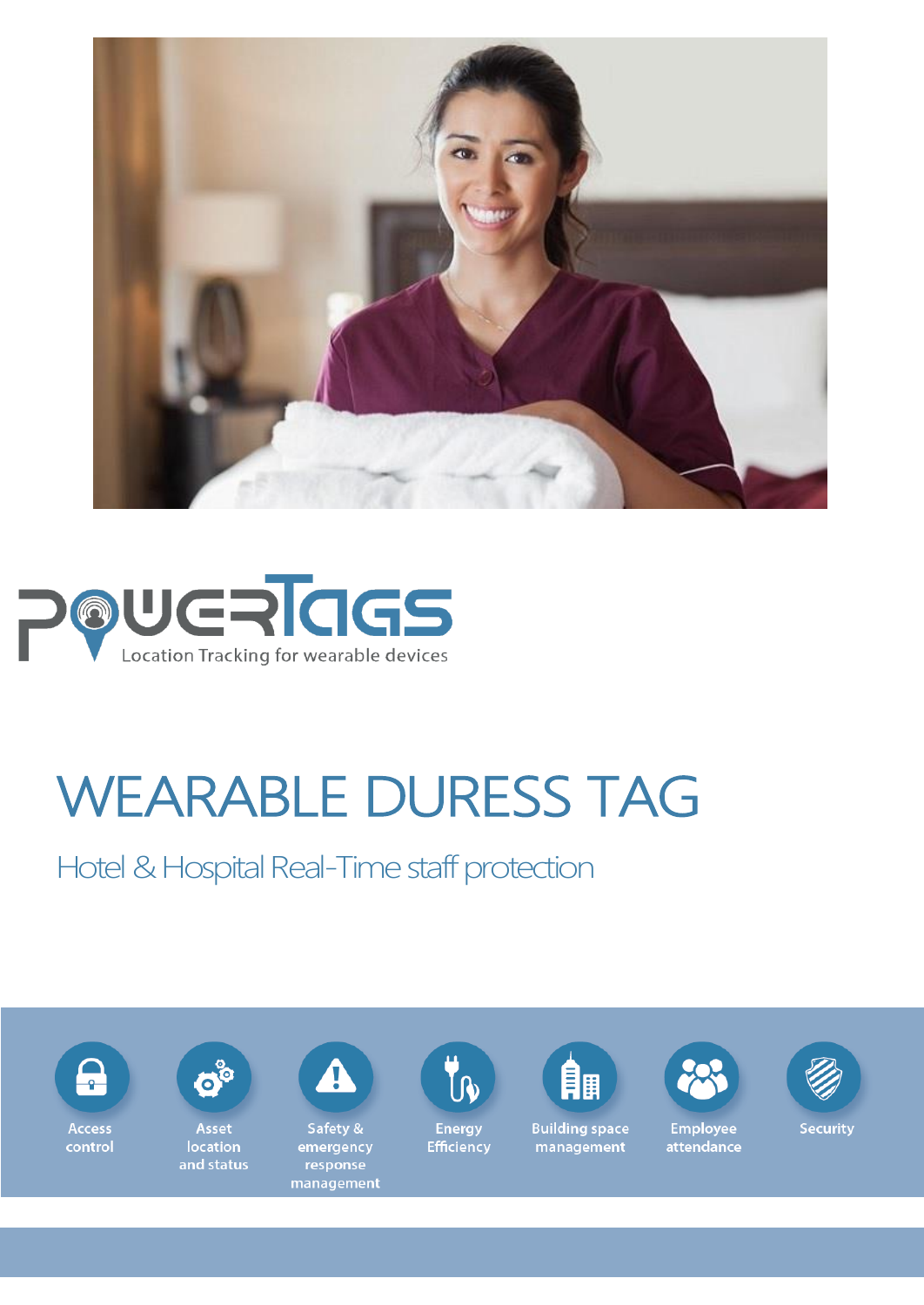

## The PowerTags positioning Tag with duress button is an active RFID Tag that provides real-time supervision and tracking for personal

The Tag has two configurable buttons which enables the real-time notification of warnings with the tag's location to a variety of media's that includes computer stations, mobile via audible alarm, email or SMS

The system provides the staff ID & location in case of emergency, which gives each employee the security and the confidence that they are protected at all times.

The buttons usage can be configured via a centralized management system to perform the different operations.

The Tag contains a tilt detection sensor that enables the detection of tiny movements and increase the transmission interval to achieve better positioning while in motion

### Main Features

- RTLS technology
- General purpose duress button
- Bracelet or pedant wearable tag
- 24/7 location tracking supervision
- Room Accuracy & floor separation
- Tilt sensor
- Long battery lifespan
- Long range transmission up to 100 meters indoors
- Comprehensive management system
- Easy to use & user friendly
- Cost effective







Access control

Asset location and status



Safetv & emergency response management



**Energy Efficiency** 



**Building space** 

management





**Employee** 

attendance



**Security**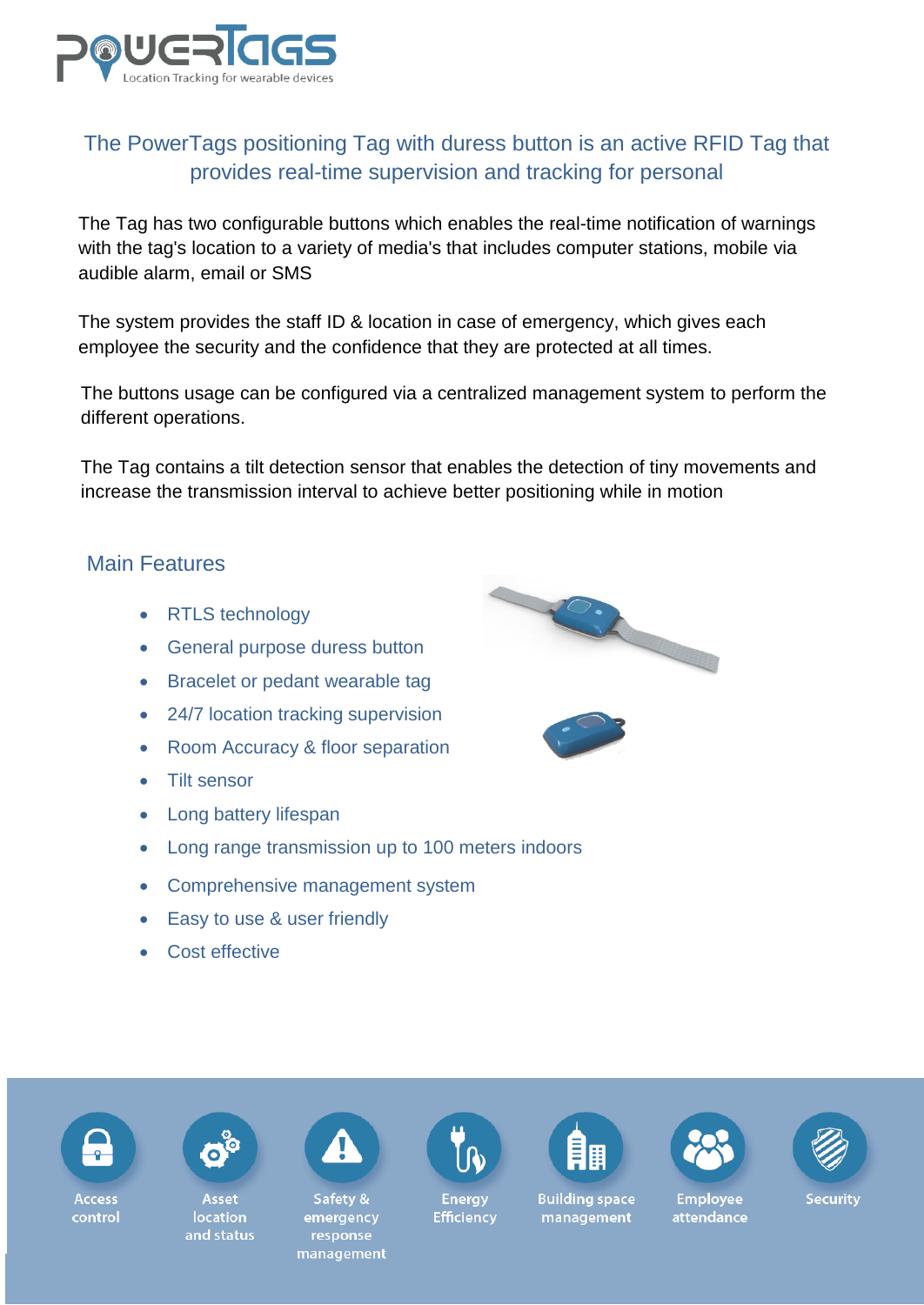

#### How does it Works

- Each employee is given a duress bracelet which has a specific ID no.
- The tag is configured & paired with the employee ID and using the management system
- Readers are installed within the floors / rooms of the facilities
- The bracelet transmits it's ID via the repeater to the management system which pin-point the location of each staff member at real-time
- When the duress button is pressed the system sends an alert of the ID and the employee location





#### PowerTags Staff Tracking unique advantages:

- Real Time map view of all employees, including movement from one room to another
- Accurate real-time location, with room and floor separation, to eliminate false alerts and calls
- Reports of historic movement of each employee to analyze events
- Simple maintenance, Tags with up to 3 years battery life
- Minimal TCO, simple installation and attractive prices